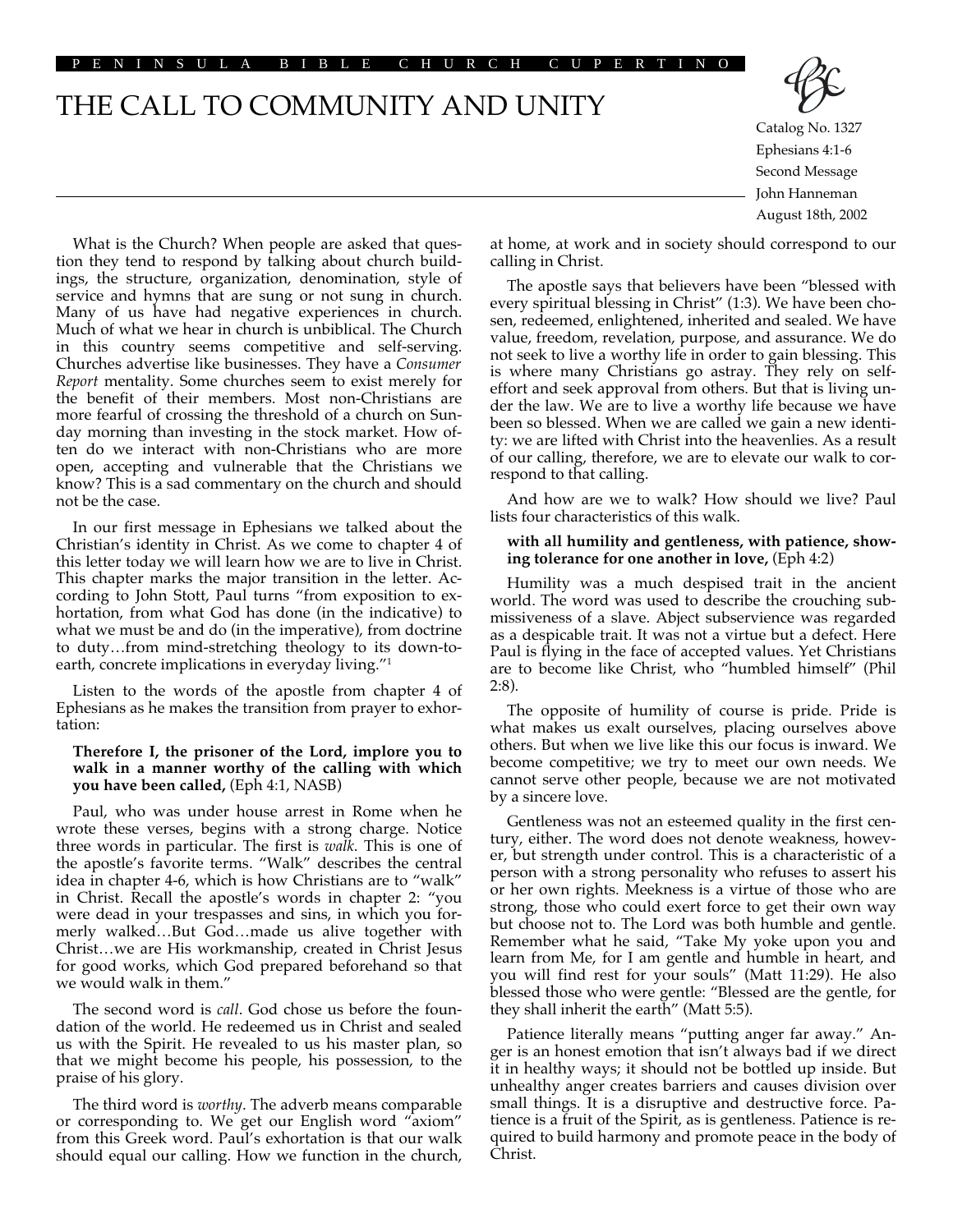Tolerance means putting up or bearing with one another. Paul is realistic. He knows that we all have irritating faults. We rub each other the wrong way. One characteristic of a worthy walk, however, is accepting people the way they are, the way Christ accepts them, forgiving them the way Christ forgives us. We must be tolerant even towards people for whom we might not have a natural affection.

Now we will draw three observations from these four general characteristics.

### **1. Character is the first concern of a worthy walk.**

The question of character is of prime importance when we evaluate our life in Christ. Character is the very foundation of a worthy walk. Character in a church is more important than the church's structure or organization, perhaps even some points of doctrine. That may sound heretical, but this is the order that Paul chooses.

Leadership, structure and doctrine are of utmost importance, but character is even more important. A church might have a leadership structure that is biblically sound, but if it doesn't have good character it will not be effective. On the other hand, a church's leadership structure may be flawed, but if it has good character, good things will result. As we will see shortly, there are some doctrinal issues that we must fight for. However, when a question arises over a doctrinal issue it will not cause upheaval or divide a church that possesses the kind of character that Paul is speaking of. Usually people ask about a church's leadership style or its doctrinal statement, but Paul would ask about the character of its people.

## **2. A worthy walk assumes and demands that we live in community and relationships.**

Notice that all four of the words which the apostle uses have to do with relating to others. We are created in God's image. God lives in community, and he has created man to do the same. When God said that it was not good for man to be alone, he was not talking about marriage only. Man was designed to relate to God and to other people. It is in relationships that our character and our walk are displayed. When we evaluate people's character we look primarily at how they relate to their spouses and families and society.

The Church is designed to be made up of God's people living and growing in community. Everything in us and in society fights against this. Oftentimes our lives can be characterized by centrifugal force—the pull toward the outer edge rather than the center. Our natural tendency is to sit on the perimeter so that we don't get too close or too involved. But God does not want us to live that way.

No amount of meetings, plans and organizational charts will help our character grow if we are not relating in community. We can choose to isolate ourselves and sing, with Simon and Garfunkel, "I am a rock, I am an island; because a rock feels no pain and an island never cries." Many people make that choice. On the other hand, we can make a choice to integrate our life with the lives of others and become part of the community. This may not seem natural to us, but it is what we really desire and how we were created. The fact is, rocks do feel pain, and islands do cry. It was John Donne who said: "No man is an Iland, intire of it selfe; every man is a peece of the Continent, a part of the maine; if a Clod bee washed away by the Sea, Europe is the lesse, as well as if a Promontorie were, as well as if a Mannor of thy friends or of thine owne were; any mans death diminishes me, because I am involved in Mankinde; And therefore never send to know for whom the bell tolls; It tolls for thee."

Everything that happens here on earth affects us, and it affects God, because we are designed to live in community.

# **3. A worthy walk assumes that we will have difficult relationships.**

Why must we be patient, gentle, humble, and tolerant? It is because the church is made up of flawed and broken people who will have difficulty relating to one another. Most of us relate to others in unhealthy ways. We learned this in our family of origin, when we were controlled by sin. It is natural to expect difficult relationships in the world, but we come to church with very different expectations. We expect to be treated the way we would like, to be loved the way we expect. So we shop around for a church consisting of people we get along with, people who love us and meet our needs. We don't want a hospital, but a country club.

Well, the bad news is, there is no such church! There is no such family! Most church splits are caused not by doctrinal divisions but by people who can't get along. Character is the issue. We will always have to deal with difficult people. We can never weed out all those who cause us problems. As soon as one leaves, another will appear. God allows this to show us what is in our own hearts, because oftentimes we are the problem. He wants us to grow in character, to learn to relate to others in a healthy and mature way.

Now being humble, gentle, patient, and enduring does not give others the right to control, manipulate or abuse us. We do not always have to say "yes" to people in church. Our responses are to be motivated by sincere love, out of freedom, not guilt, fear, anger or the need to be loved. If we are motivated by these things, then the problem lies not with others but with ourselves. Church should be so safe and secure that we can risk being ourselves in order to develop healthy relationships. We can disagree, confront, and speak the truth in love, so secure in our acceptance by God and our love for one another that we grow together rather than apart.

Every year our high school kids travel down to Mexicali to minister in the villages there. We have learned that what makes the greatest impact on them is not that everything goes perfectly during that week, because it doesn't. What changes them is the humility, patience, tolerance and gentleness they see from the staff and parents when everything falls apart, when plans fail and deadlines are not met.

Paul lists one more characteristic of a worthy walk, which brings into focus elements of character and doctrine.

**being diligent to preserve the unity of the Spirit in the bond of peace. There is one body and one Spirit, just as also you were called in one hope of your calling; one Lord, one faith, one baptism, one God and Father of all who is over all and through all and in all.** (Eph 4:3-6)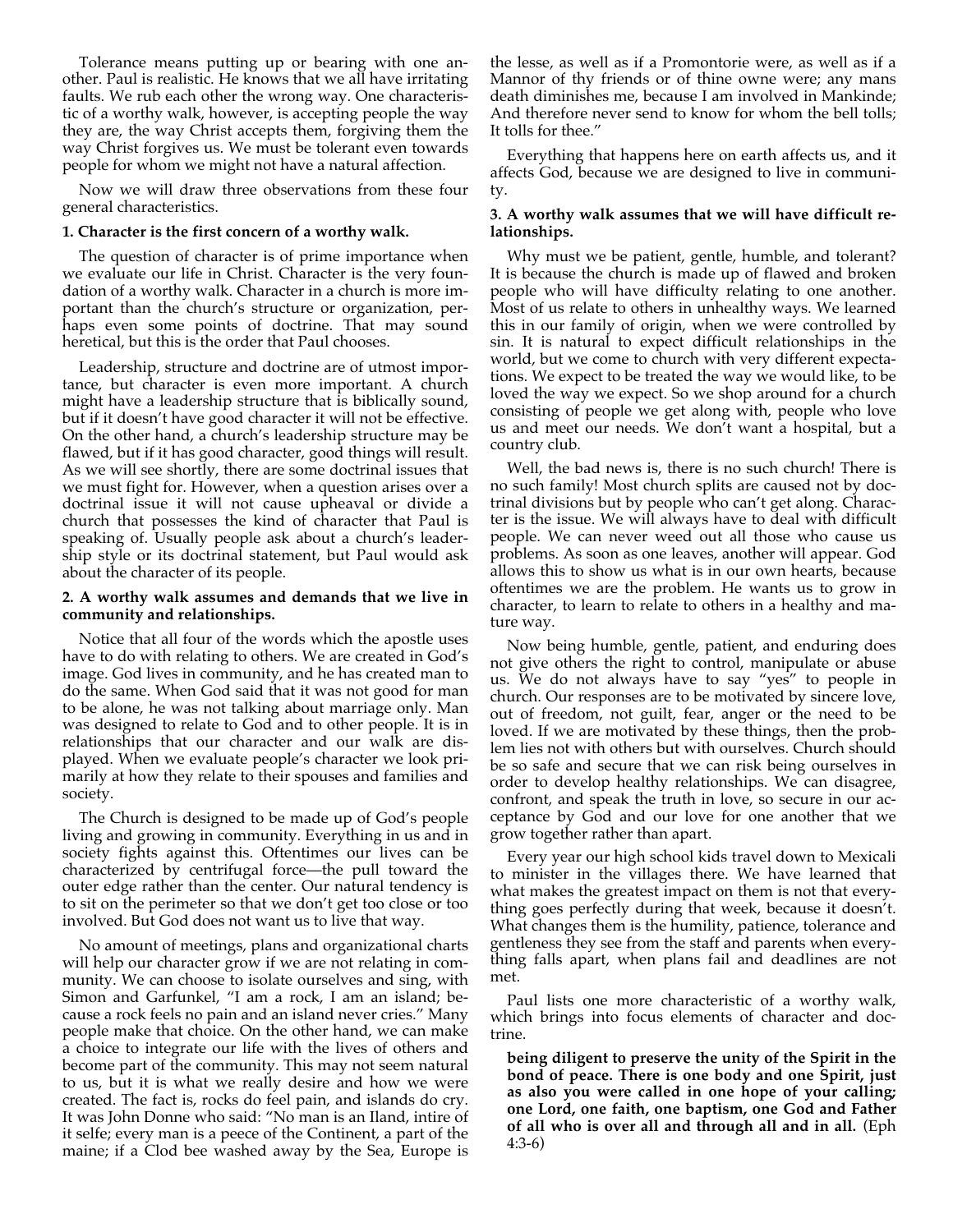The apostle charges believers to walk in unity, holding firm to the things that we have in common. The assumption is that unity will not be easy to maintain. The Jew/ Gentile debate was one such issue that probably was causing strife in the church at Ephesus.

Paul says we are to be diligent to preserve the unity of the Spirit. We are to be zealous, sparing no effort to do this. And the bonding agent that we are to employ is peace. The word "bond" was used of the ties that held ships together, or the sinews that hold one's body together. Peace is what will allow us to maintain unity in the body. But not peace at all costs. We have peace with God and, as much as it is possible, we are to wrap ourselves with peace.

A number of our singles went to the Yucatan Peninsula in May to minister in a small Mayan village. Our women went door to door inviting the women of the village to gather for Bible study and to make a banner for their church, and about fifty women came to the first meeting. When it was time to begin work on the banner, a heated discussion arose. It seems that women from four different churches were present. Our women decided to take the materials they had brought with them and divide them up between the four churches so that each could make a banner. On the last night of our stay in the village a service was held to commemorate the work we had done. Everyone in the village came, and our team watched in amazement as four banners were hung on the wall and presented side by side. The bonds of peace, rather than the cords of division, had brought four churches together for the common good.

What exactly is this "unity of the Spirit" that Paul is referring to? The apostle lists the seven essential elements which believers hold in common.

*One body.* There is one universal set of believers among whom Christ dwells. This body transcends denominational barriers. It is not the visible but the invisible Church. Christ is the Head; believers make up the body. This is not an organized church but a living organism. There is not a Gentile church and a Jewish church. There is only one Church.

Churches tend to make a big deal over organizations and denominations, but every believer is a member of the same body. We meet in local churches, and yet we are joined spiritually to the whole, just as every cell of our body is joined to the whole. This is why we can travel across the world and sense the same life and joy when we meet other members of the body of Christ.

*One Spirit.* Each believer is indwelt by the same Spirit, who is given to all believers as a pledge or down payment. There is one body because there is one Spirit. "By one Spirit we were all baptized into one body, whether Jews or Greeks, whether slaves or free, and we were all made to drink of one Spirit" (1 Cor 12:13). We cannot divide this Spirit. All believers, Jews and Gentiles, possess the Spirit in common.

*One hope of your calling.* Believers are called, chosen by the Father, before the foundation of the world. Associated with this calling is the great hope which all believers possess—the hope of eternal life and glory. Our hope lies in the return of Jesus Christ to establish his heavenly kingdom, and our sharing in his glory. This is what Paul is referring to in Colossians: "the riches of the glory of this mystery among the Gentiles, which is Christ in you, the hope of glory" (Col 1:27).

*One Lord.* There is only one Lord. Jesus is the Savior of the Church. He was crucified, rose from the dead, and ascended into heaven, and everyone who believes in him has eternal life. But Jesus isn't just a Savior: He is Lord, he is Head of the Church. He is still alive and active in leading his Church, and is Lord of all who place their faith in him. Caesar isn't Lord! Buddha isn't Lord! Jesus alone is Lord, and believers are the only ones who can say that Jesus is Lord. "For this reason also, God highly exalted Him, and bestowed on Him the name which is above every name, so that at the name of Jesus every knee will bow, of those who are in heaven, and on earth, and under the earth, and that every tongue will confess that Jesus Christ is Lord, to the glory of God the Father" (Phil 2:9-11).

*One faith.* Jesus is the object of the faith which allows man to be brought into fellowship with God. There is only one faith that will result in salvation. This is not referring to a vague acknowledgement of a god, but a specific, active belief in Jesus. As Romans 10:9 puts it, "if you confess with your mouth Jesus as Lord, and believe in your heart that God raised Him from the dead, you shall be saved."

*One baptism.* This is not referring to water baptism, which gives rise to controversy concerning sprinkling versus immersion, etc. This is the baptism into Christ that takes people out of whatever religious allegiance they have and marks them as Christians. Those who have been "baptized into Christ have clothed yourselves with Christ" (Gal 3:27). Romans 6 says that Christians have been baptized into his death, burial, and resurrection. We are united in Jesus.

*One God and Father.* Paul ends his list by mentioning the third person of the Trinity, reversing the usual order. Deuteronomy declares: "Hear, O Israel! The Lord is our God, the Lord is one" (Deut 6:4). God is one, and he is the Father of every believer in his family. There is one family, with one Father who loves us and cares for our every need.

These seven things which are common to all believers create the oneness of all believers. The basic core of Christian truth centers around the three persons of the Trinity. John Stott put it this way: "First, the one Father creates the one family. Secondly, the one Lord Jesus creates the one faith, hope, and baptism. Thirdly, the one Spirit creates the one Body."2 These are the things that demand our diligence.

The clarifying work in these essential doctrinal issues continued for five centuries in a number of ecumenical councils which were held to hammer out the tenets of the Christian faith. The three most important councils were: "Nicea in A.D. 325 (which confessed Christ as fully divine), Constantinople in A.D. 381 (which confessed Christ as fully human), and Chalcedon in A.D. 451 (which confessed the unity of Christ: two natures, one person)."3 Paul's word here in Ephesians may well have been an early creed that predated these councils. This is the unity which believers are to maintain with the bond of peace.

Now I will make three observations about this unity.